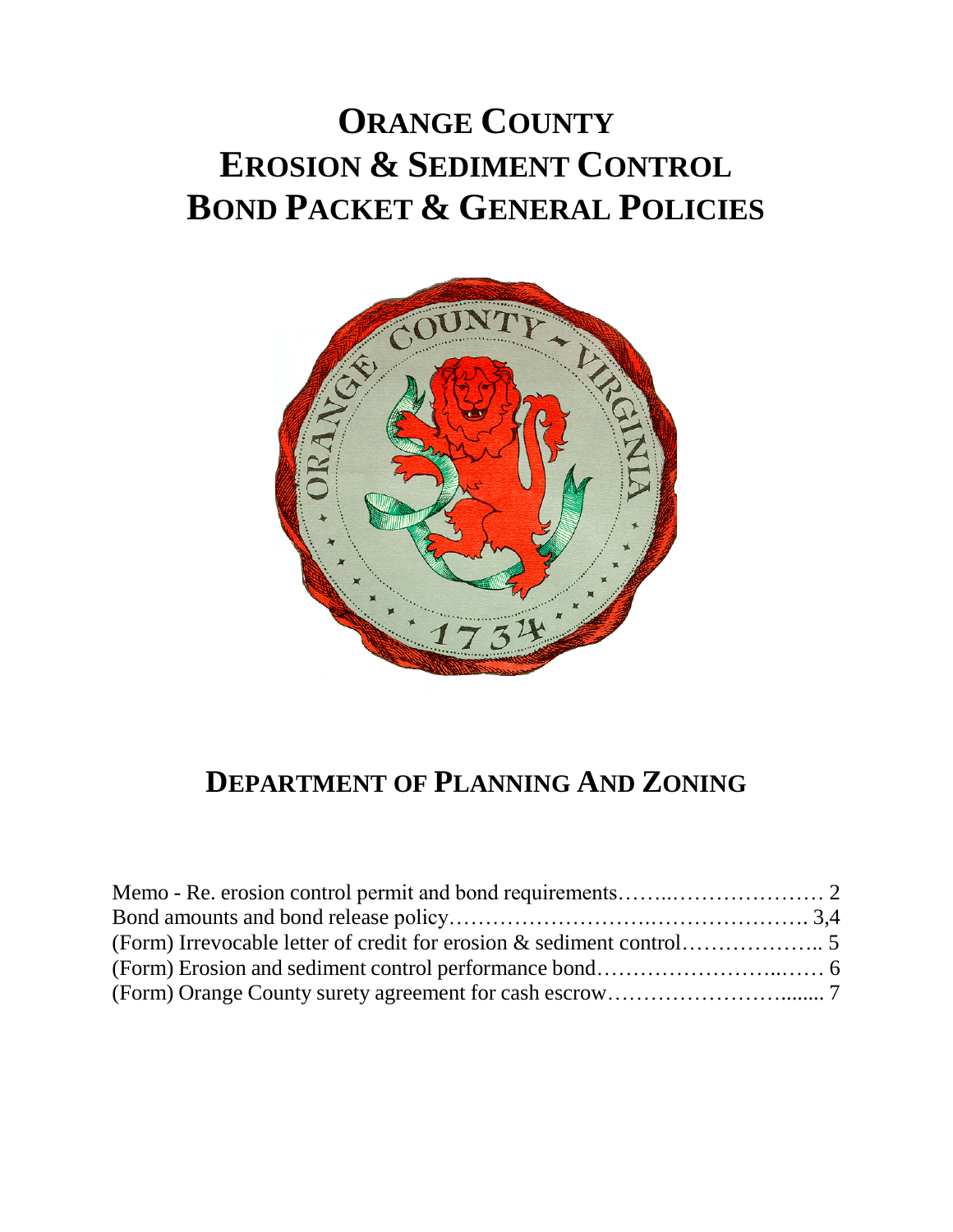COMMUNITY DEVELOPMENT 128 WEST MAIN STREET ORANGE, VIRGINIA 22960



(540) 672-4347 FAX: (540) 672-0164 [orangecountyva.gov](http://www.orangecova.com/)

#### **MEMORANDUM**

**TO:** Erosion & sediment (E&S) control permit applicants **FROM:** Josh Frederick, Director of Planning & Zoning **DATE:** April  $8<sup>th</sup>$ , 2015 (revised March 15<sup>th</sup>, 2017) **SUBJ:** Erosion and sediment (E&S) control permit and bond requirements

Pursuant to the Code of Virginia and Chapter 26 of the Orange County Code of Ordinances, property owners engaging in non-exempt land disturbance of  $\geq 10,000$  square feet within the county (2,500 square feet within either town or on residentially-zoned property) must first obtain a Land Disturbance Permit and post a bond for the project. Projects disturbing ≥ 1 acre must also obtain permit coverage for stormwater management through the Virginia Dept. of Environmental Quality.

For all non-exempt land disturbance, engineered E&S control plans must be submitted to and approved by the County prior to permitting. Non-engineered plans may be accepted by the Program Administrator for unique situations. Single-family residential construction that does not involve any major grading or filling operations may be issued a document known as an Agreement in Lieu of an E&S Plan. This takes the place of a Land Disturbance Permit, which is what is issued for any other type of project involving land disturbance. Projects disturbing  $\geq 1$  acre must also have stormwater management plans submitted to and approved by DEQ. The county however is the ultimate authority over projects involving land disturbance and/or stormwater management.

A bond must accompany any issued Agreement in Lieu of an E&S Plan or any Land Disturbance Permit, and may be posted as cash/check/money order, a letter of credit from a lending institution (i.e. a bank), or a performance bond (typically issued by insurance agencies). The last 3 pages of this packet provide the appropriate forms to accompany a bond for a project depending on how it is to be posted. Letters of credit and performance bonds are original documents and need to be provided to the county at the time permits are issued. Issuers of these sureties must also provide proof that they are licensed to conduct business in Virginia. Due to the interrelatedness of stormwater management and erosion and sediment control, all facilities and activities related to both are bonded together (if applicable). Refer to page 3 for bond amounts and the County's bond release policy.

Please also refer to the Application for an Agreement in Lieu of an E&S Control Plan OR the Application for Land Disturbance Permit (available on the department's webpage at orangecountyva.gov). The fee schedule is also available on the department's webpage.

#### **A Responsible Land Disturber (RLD) certification issued by the state (DEQ) is required for the issuance an Agreement in Lieu of a Plan or for a Land Disturbance Permit.**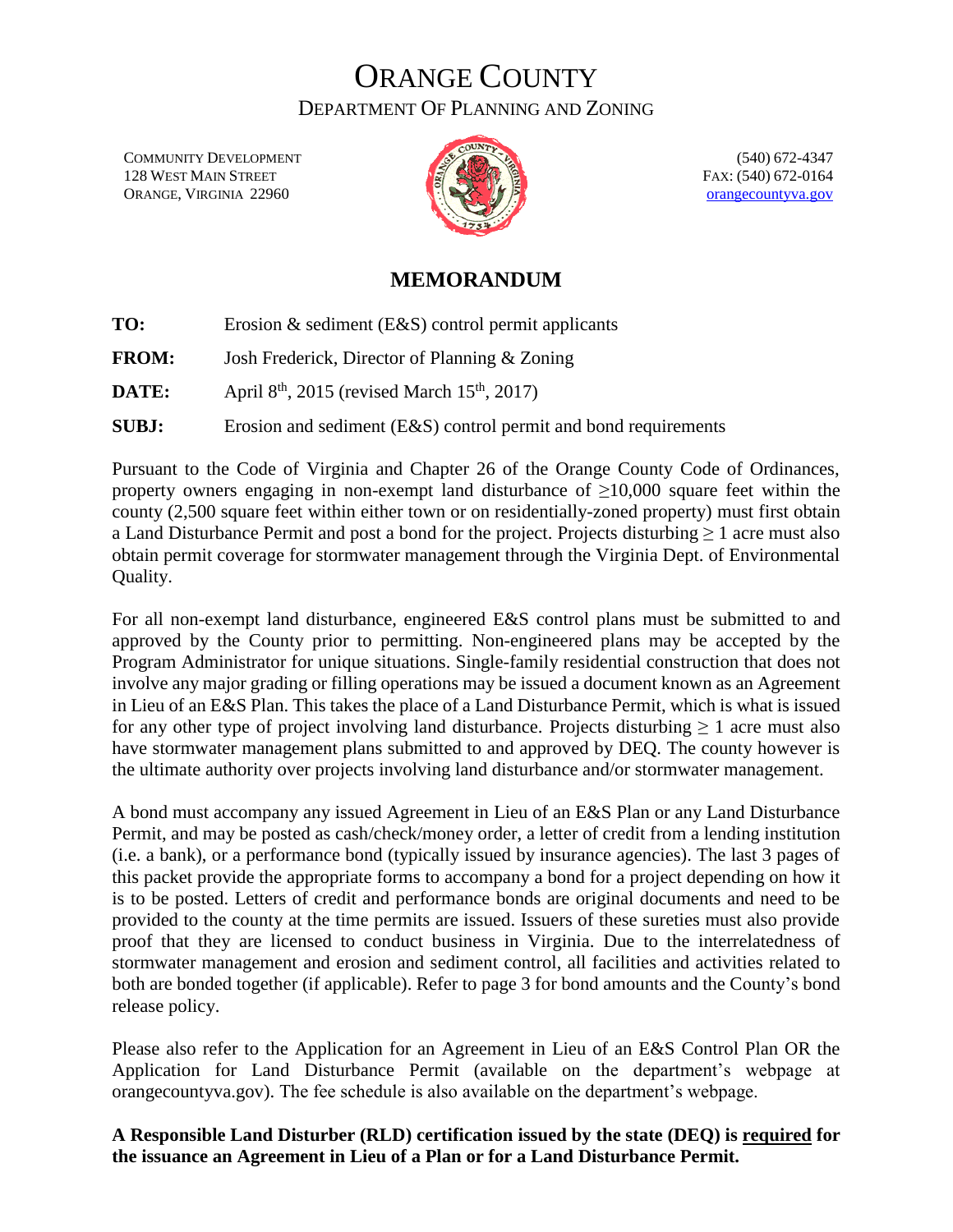COMMUNITY DEVELOPMENT 128 WEST MAIN STREET ORANGE, VIRGINIA 22960



(540) 672-4347 FAX: (540) 672-0164 [orangecountyva.gov](http://www.orangecova.com/)

#### **EROSION & SEDIMENT CONTROL BOND AMOUNTS & GENERAL BOND RELEASE REQUIREMENTS**

A bond (cash/check/money order, letter of credit, or performance bond) must be posted prior to the issuance of an Agreement in Lieu of an Erosion Control Plan or a Land Disturbance Permit in accordance with the following schedule:

| For Agreements in Lieu of Erosion Control Plans |                                      |  |  |  |  |  |  |
|-------------------------------------------------|--------------------------------------|--|--|--|--|--|--|
| <b>Amount of Land Disturbance:</b>              | <b>Bond Amount Required:</b>         |  |  |  |  |  |  |
| $2,500 - 10,000$ sq. ft. (non-exempt)           | \$1,500                              |  |  |  |  |  |  |
| $10,000 - 22,000$ sq. ft.                       | \$2,000                              |  |  |  |  |  |  |
| $22,001 - 43,560$ sq. ft. (1 acre)              | \$3,000                              |  |  |  |  |  |  |
| Each additional square foot over 1 acre         | $$3,000 + $0.15$ /sq. ft. additional |  |  |  |  |  |  |

#### **For Land Disturbance Permits**

An itemized bond estimate should be submitted by the erosion control plan-preparer or a contractor who is knowledgeable of the approved plan requirements. This itemized estimate should cover the installation of all erosion control measures shown on the approved plan AND all stormwater facilities and measures to be installed. The estimate should also include a contingency amount (between 10% - 25%; at the discretion of the Program Administrator) to cover project overruns and inflation (in the event the county must pull the bond and complete the work).

#### **BOND RELEASE REQUIREMENTS:**

The following conditions constitute the County's bond release policy. These conditions must be met, along with any other reasonable condition established by the Program Administrator. The owner is responsible for scheduling the bond release inspection; fees are assessed for failed inspections.

Site Conditions:

- $\triangleright$  All denuded areas must be graded to final grade such that site allows for positive drainage and ponding of water does not occur.
- $\triangleright$  The site must be stabilized with uniform vegetation at least two inches in height. If sod is used, there is a 90-day waiting period before a bond release inspection may be scheduled, and there must be evidence that the sod is sufficiently rooted.
- $\triangleright$  All construction debris and rocks/stone not utilized as pavement must be removed from the site.
- All temporary erosion and sediment control measures (including temporary construction entrance that will not be converted to a permanent driveway) must be removed.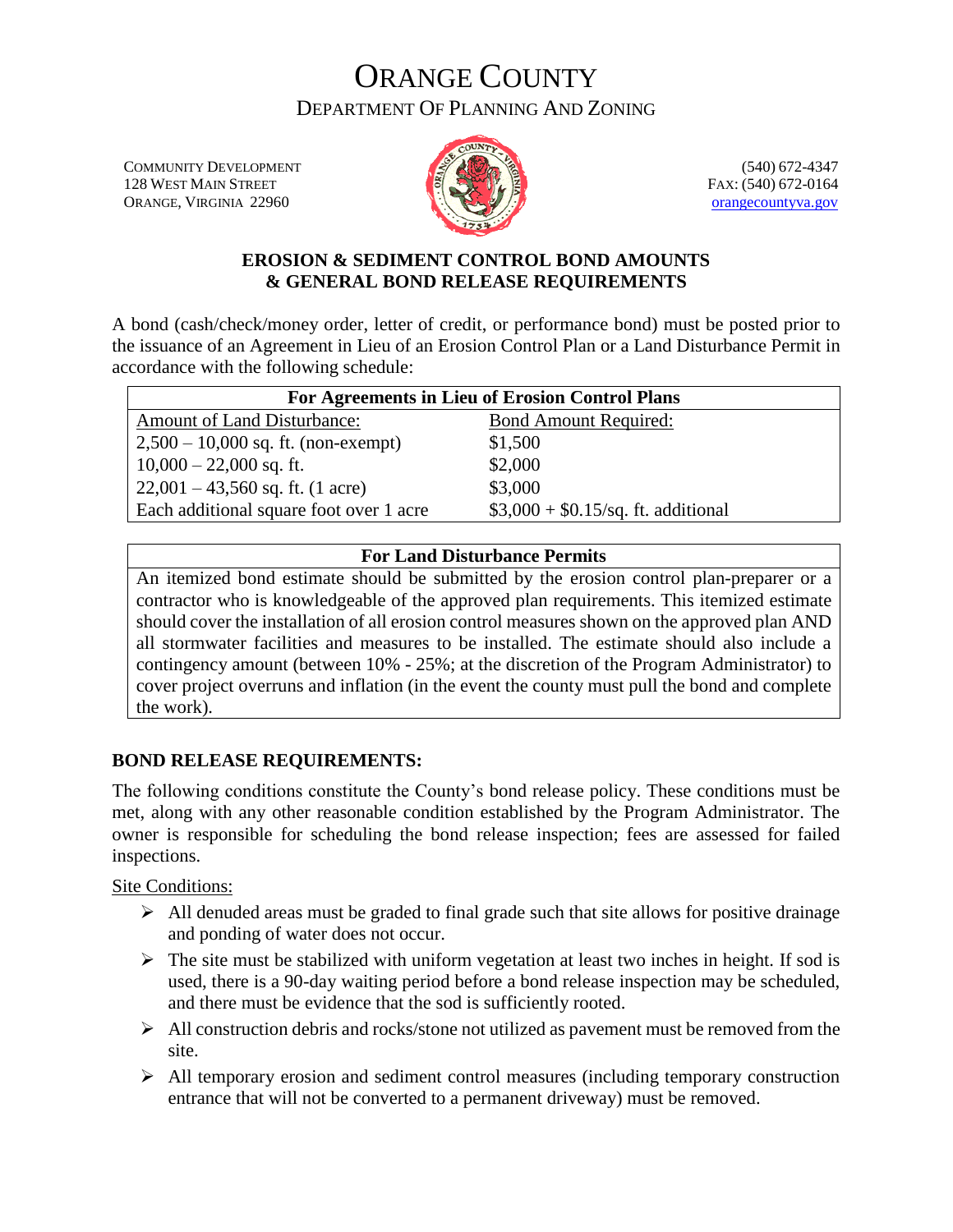Other Conditions:

- $\triangleright$  The construction must have passed its final inspection, as performed by the Building Department, before the project is eligible for a bond release inspection.
- $\triangleright$  If approved via a minor or major site plan, the project must have the Final Certificate of Zoning Compliance issued.
- $\triangleright$  *(If applicable)* Projects involving the installation of stormwater management facilities must have as-built drawings submitted to and accepted by the county to show that the facilities are built according to the approved plan. As-built plans must:
	- o Provide, at a minimum, all the information on the as-built plan checklists in the Virginia Stormwater Management Handbook.
	- o Clearly show and note any field modifications that were approved.
	- $\circ$  Include hydrologic and hydraulic computations to verify that the facilities function as intended.
	- o Include the following statement near the professional's seal:

*"I (submitting professional's name) certify that, to the best of my knowledge, this as-built plan represents the actual condition of the stormwater facilities for this project/site, and conforms with the approved construction/design plan except as shown, and that all aspects of the stormwater facilities were constructed in accordance with the approved plans and the Virginia Stormwater Management Handbook. I further certify that these facilities, in my professional judgement, are functioning as intended."*

The Program Administrator may accept other forms of certification provided these certifications together meet the intent of the county's certification requirement.

- *(If applicable)* A copy of the stormwater BMP maintenance agreement as recorded in the Orange County Circuit Court.
- *(If applicable)* The completed Notice of Termination has been submitted to the Virginia DEQ to satisfy the requirements of the General VPDES Permit for Discharges of Stormwater from Construction Activities (VAR10), and the related requirements have been completed.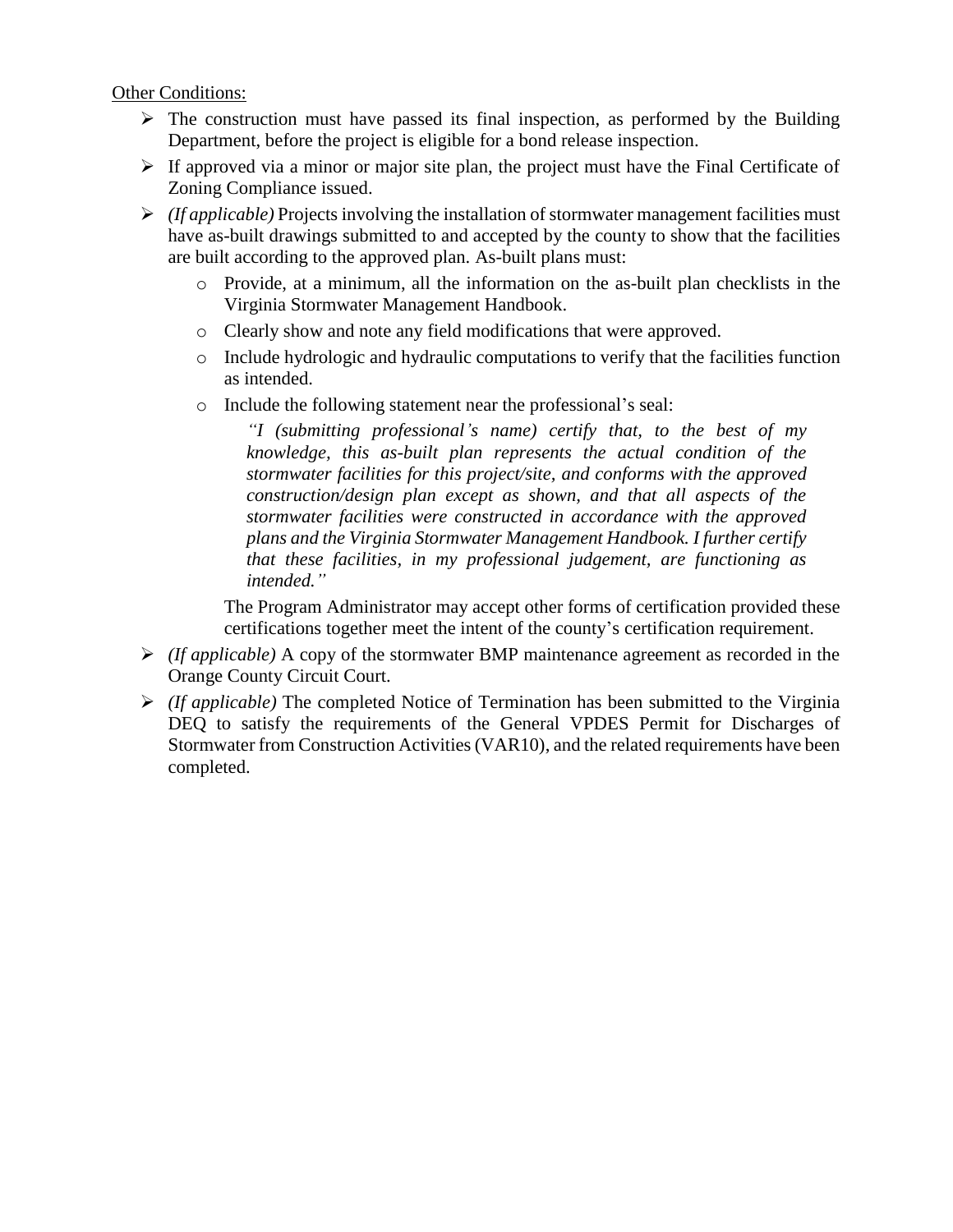COMMUNITY DEVELOPMENT 128 WEST MAIN STREET ORANGE, VIRGINIA 22960



(540) 672-4347 FAX: (540) 672-0164 [orangecountyva.gov](http://www.orangecova.com/)

#### **IRREVOACABLE LETTER OF CREDIT FOR E&S CONTROL**

Beneficiary: County of Orange Board of Supervisors P.O. Box 111 Orange, VA 22960

Date:

EACH DRAFT DRAWN RELATIVE HERETO MUST BE MARKED *DRAWN UNDER* \_\_\_\_\_\_\_\_\_\_\_\_ *LETTER OF CREDIT NUMBER* \_\_\_\_\_\_\_\_\_\_\_\_, AND BE ACCOMPANIED BY THIS ORIGINAL LETTER OF CREDIT.

APPLICANT: \_\_\_\_\_\_\_\_\_\_\_\_\_\_\_\_\_\_\_\_\_\_\_\_\_\_\_\_\_\_\_\_\_\_\_\_\_\_\_\_\_ AMOUNT:

 $U.S.S$ 

Expiration Date:

\*\*\*SEE BELOW\*\*\*

WE HEREBY OPEN OUR IRREVOCABLE LETTER OF CREDIT NO. \_\_\_\_\_\_\_\_\_\_\_\_\_\_\_\_\_\_\_\_ IN YOUR FAVOR FOR THE ACCOUNT OF\_\_\_\_\_\_\_\_\_\_\_\_\_\_\_\_\_\_\_\_\_\_\_\_\_\_\_\_\_\_\_\_\_\_\_\_\_\_\_\_\_\_\_\_\_\_\_\_\_\_\_\_\_\_\_\_\_\_\_\_\_\_\_\_\_\_FOR A SUM NOT EXCEEDING U. S. \$ \_\_\_\_\_\_\_\_\_\_\_\_\_\_\_\_\_\_\_\_\_\_ AVAILABLE BY YOUR SIGHT DRAFTS ON US AND ACCOMPANIED BY THE FOLLOWING DOCUMENTS:

A CERTIFIED STATEMENT SIGNED BY AN OFFICIAL OF ORANGE COUNTY STATING THAT HAS NOT SATISFACTORILY PERFORMED ITS OBLIGATION TO THE COUNTY OF ORANGE RELATING TO EROSION AND SEDIMENT CONTROL FOR \_\_\_\_\_\_\_\_\_\_\_\_\_\_\_\_\_\_\_\_\_\_\_\_\_\_\_\_\_\_\_\_\_\_\_\_\_\_\_\_\_\_\_\_\_\_\_\_\_, AND THAT THE PROCEEDS OF THE DRAWING WILL BE USED IN PROVIDING FUNDS FOR COMPLETION OF THE PROJECT.

\*\*\*THIS LETTER OF CREDIT SHALL BE VALID FOR A PERIOD OF TWO YEARS FROM THE DATE HEREON AND SHALL AUTOMATICALLY RENEW FROM YEAR TO YEAR THEREAFTER UNLESS THE GUARANTOR SHALL GIVE NINETY DAYS PRIOR WRITTEN NOTICE TO THE COUNTY OF ORANGE OF ITS INTENT TO TERMINATE SAME AT THE EXPIRATION OF SAID NINETY DAY PERIOD.\*\*\*

DURING THE LAST THIRTY DAYS IN WHICH THIS CREDIT IS VALID, THE COUNTY OF ORANGE MAY DRAW UP TO THE FULL AMOUNT WHEN ITS DRAFT IS ACCOMPANIED BY THE FOLLOWING DOCUMENT:

|  | A CERTIFIED STATEMENT SIGNED BY AN OFFICIAL OF ORANGE COUNTY STATING THAT       |  |        |  |                                      |  |
|--|---------------------------------------------------------------------------------|--|--------|--|--------------------------------------|--|
|  |                                                                                 |  |        |  | HAS NOT SATISFACTORILY PERFORMED ITS |  |
|  | OBLIGATION TO THE COUNTY OF ORANGE RELATING TO EROSION AND SEDIMENT CONTROL FOR |  |        |  |                                      |  |
|  |                                                                                 |  | . THAT |  |                                      |  |

HAS NOT PROVIDED AN ACCEPTABLE SUBSTITUTE LETTER OF CREDIT OR DEPOSIT IN ESCROW, AND THAT THE DRAWING WILL BE HELD FOR THE SOLE PURPOSE OF PROVIDING FOR COMPLETION OF THE PROJECT IN ACCORDANCE WITH THE ORANGE COUNTY CODE.

WE HEREBY ENGAGE WITH YOU THAT ALL DRAFTS DRAWN UNDER AND IN COMPLIANCE WITH THE TERMS OF THIS CREDIT SHALL BE DULY HONORED UPON PRESENTATION AND DELIVERY AT THIS OFFICE WITHIN THE VALIDITY OF THE CREDIT.

SINCERELY, ISSUED BY:

ADDRESS: \_\_\_\_\_\_\_\_\_\_\_\_\_\_\_\_\_\_\_\_\_\_\_\_\_\_\_\_\_\_\_\_\_\_\_

TELEPHONE: \_\_\_\_\_\_\_\_\_\_\_\_\_\_\_\_\_\_\_\_\_\_\_\_\_\_\_\_\_\_\_\_\_

AUTHORIZED SIGNATURE (DATE)

Revised 2/7/2013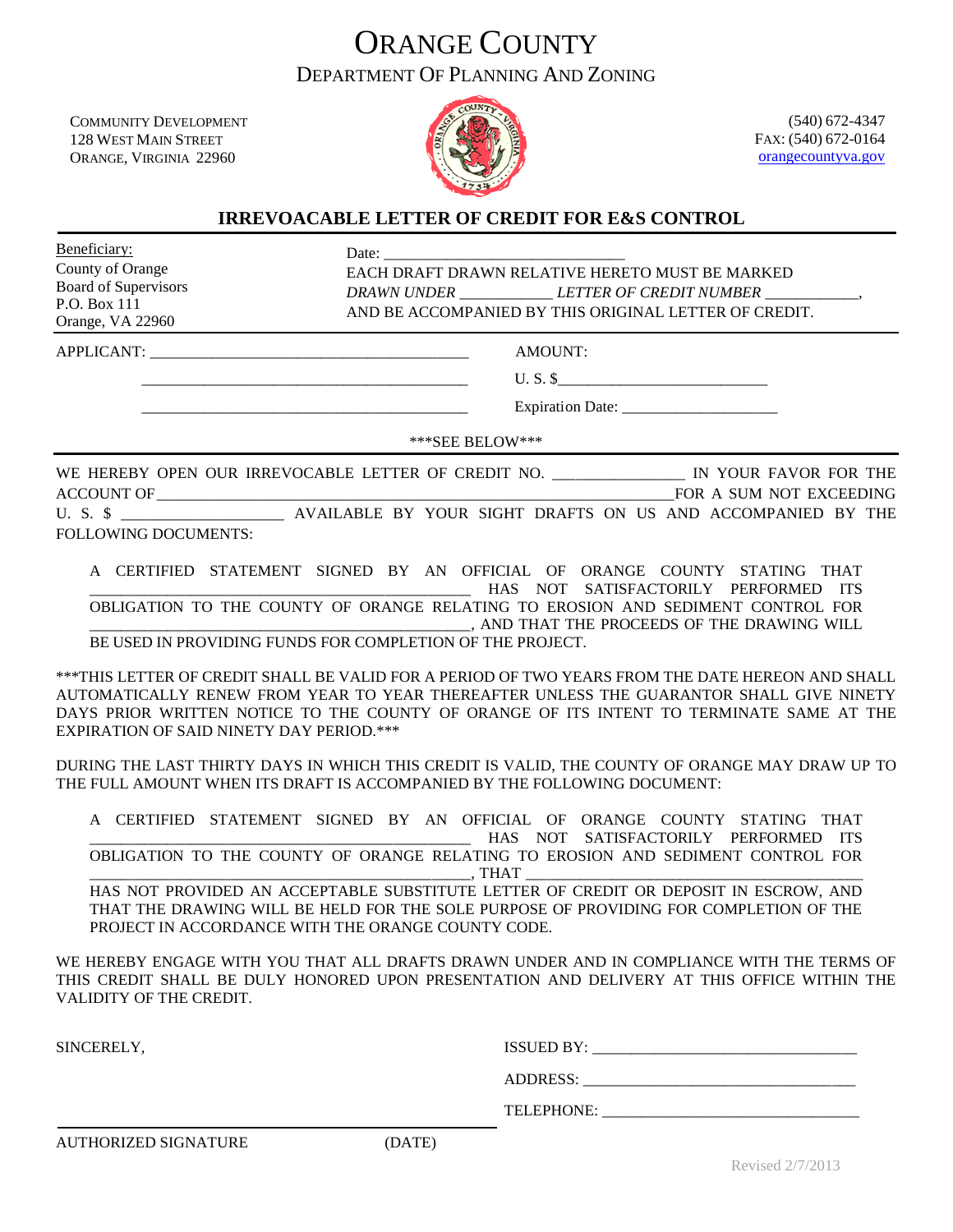COMMUNITY DEVELOPMENT 128 WEST MAIN STREET ORANGE, VIRGINIA 22960



OFFICE: (540) 672-4347 FAX: (540) 672-0164 [orangecountyva.gov](http://www.orangecova.com/)

Bond # \_\_\_\_\_\_\_\_\_\_\_\_\_\_\_\_\_\_

#### **PERFORMANCE BOND FOR E&S CONTROL**

KNOW ALL MEN BY THESE PRESENTS, that

(Hereinafter called Principal), as PRINCIPAL,

(Principal Address) AND

(Hereinafter called Surety), as SURETY,

(Surety Address)

are held and firmly bound unto the County of Orange, Virginia, in the sum of \$\_\_\_\_\_\_\_\_\_\_\_\_\_\_\_\_\_\_\_\_\_\_\_ good and lawful money of the United States of America, for the payment of which well and truly we bind ourselves, our heirs, executors, and assigns firmly by these presents:

Signed and sealed this  $\frac{day}{dx}$  of  $\frac{1}{x}$ 

|  | WHEREAS, PRINCIPAL has filed with the County of Orange, Virginia, a Site Plan and/or Erosion and Sediment                                                                                                                     |  |  |  |  |  |  |                        |  |
|--|-------------------------------------------------------------------------------------------------------------------------------------------------------------------------------------------------------------------------------|--|--|--|--|--|--|------------------------|--|
|  | Control Plan, approved on the day of 3.5 approved on the day of 3.5 approved on the day of 3.5 approved on the day of 3.5 approximately approximately control Plan, approved on the day of 3.5 approximately control Plan and |  |  |  |  |  |  |                        |  |
|  |                                                                                                                                                                                                                               |  |  |  |  |  |  | and to be performed at |  |
|  |                                                                                                                                                                                                                               |  |  |  |  |  |  |                        |  |

NOW, THEREFORE, if PRINCIPAL shall conform and comply to all regulations and ordinances pertaining to the aforesaid plan promulgated by the County of Orange, and shall indemnify and save harmless said County, its citizens, residents and property owners against any and all loss arising out of PRINCIPAL's failure to comply or conform with the requirements of regulations and/or ordinances of the County of Orange, now in force or which may hereafter be enacted, or arising by reason of PRINCIPAL's negligence or carelessness in the performance of the work for which said plan was approved, then this obligation shall be null and void, otherwise to remain in full force and effect.

| BY:<br>PRINCIPAL SIGNATURE |                                                    | STATE OF<br>COUNTY / CITY OF                                    |
|----------------------------|----------------------------------------------------|-----------------------------------------------------------------|
| PRINT NAME                 | <b>DATE</b>                                        | SUBSCRIBED AND SWORN TO ME THIS                                 |
| BY:                        | SURETY SIGNATURE (MUST BE NOTARIZED) $\rightarrow$ | IN MY COUNTY / CITY AFORESAID, BY THE<br>AFOREMENTIONED SURETY. |
| PRINT NAME                 | <b>DATE</b>                                        | (NOTARY PUBLIC)                                                 |
| APPROVED AS TO FORM:       |                                                    | NOTARY SEAL                                                     |
|                            |                                                    |                                                                 |